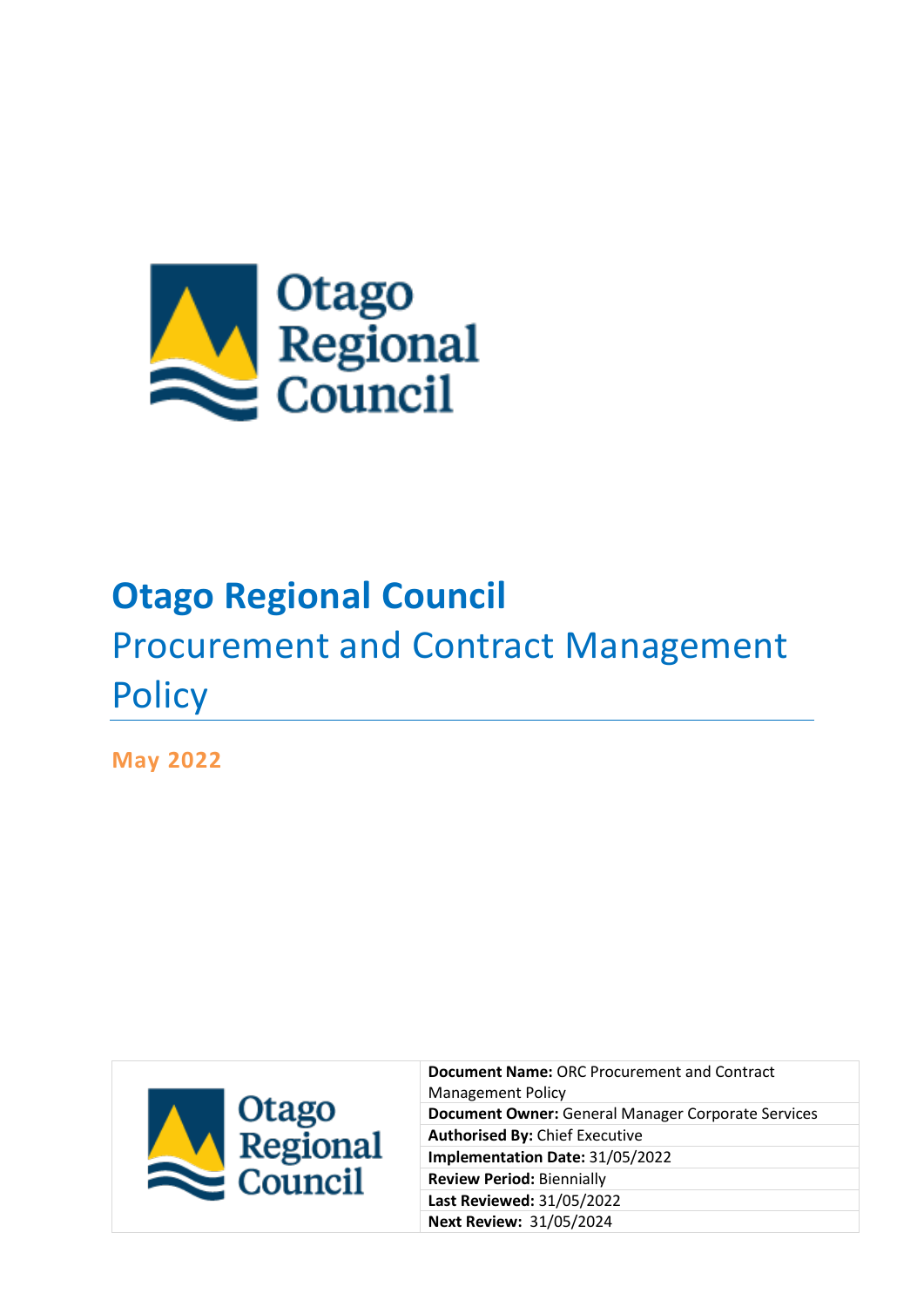### **Contents**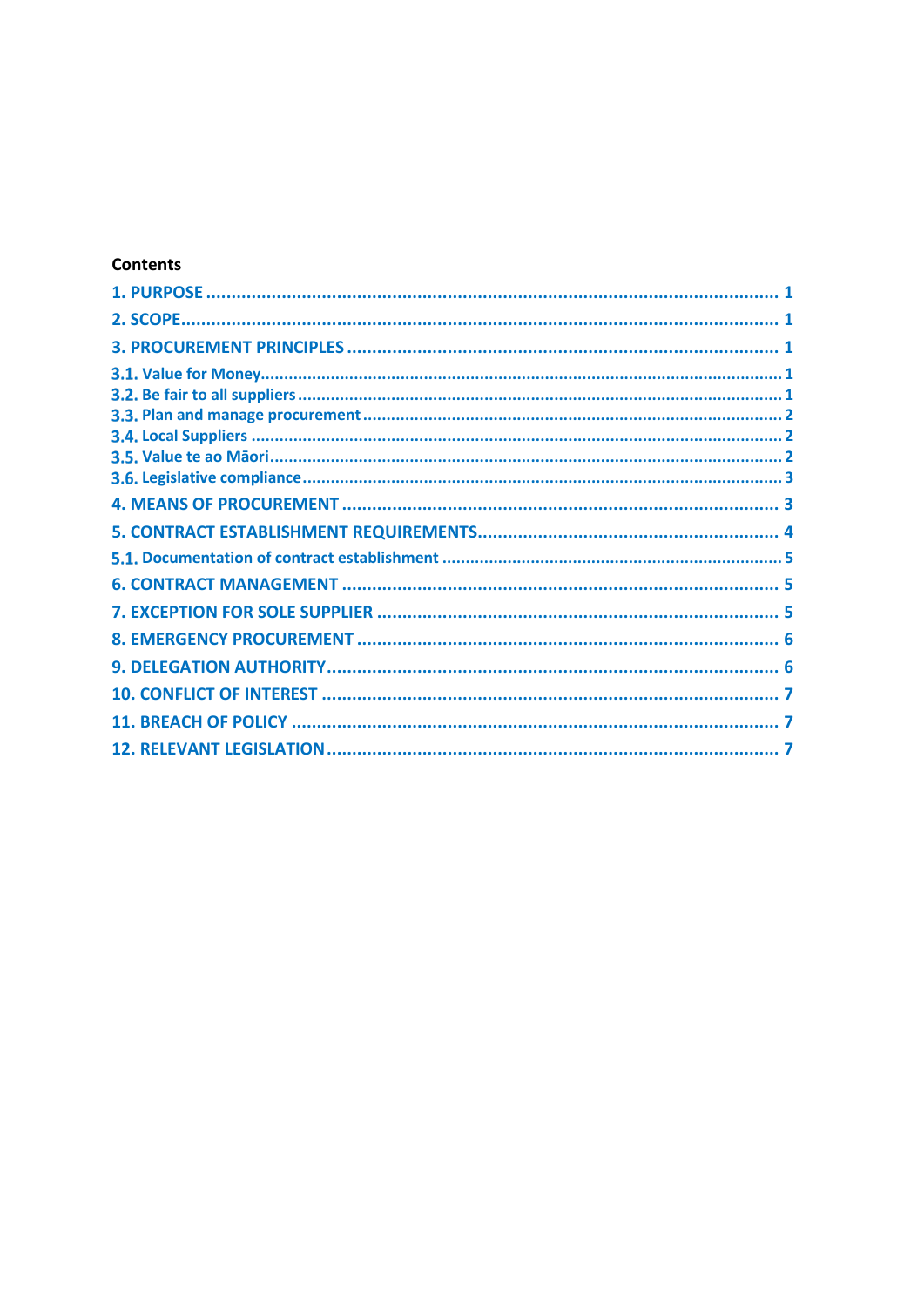# <span id="page-2-0"></span>**1. PURPOSE**

This policy sets out the core framework for the procurement of both goods and services within the Otago Regional Council. It is supported by procurement guidelines that are designed to give practical guidance to confirm key policy requirements.

The objective is to keep the risks associated with procurement within Council's established risk criteria and ensure the required controls are being followed.

# <span id="page-2-1"></span>**2. SCOPE**

This policy applies to all employees including individuals hired by external parties and working for Otago Regional Council as a temporary employee.

Procurement is all business processes associated with the purchasing of goods and services, spanning the whole cycle from the identification of needs to the end of a service contract or the end of the useful life and subsequent disposal of an asset.

The procurement of some items is strictly controlled, including but not limited to vehicles, IT, travel, stationery, health and safety equipment, energy, and sensitive expenditure, and is dealt with at the corporate level to ensure both value for money and consistency.

# <span id="page-2-2"></span>**3. PROCUREMENT PRINCIPLES**

Council staff are to be guided by the following principles when procuring goods and/or services on behalf of the Otago Regional Council:

### <span id="page-2-3"></span>**Value for Money**

Council has a responsibility to manage its resources in an effective and efficient manner, and in doing so will consider best value for money over the whole life cycle when procuring goods and services. Staff are to make a balanced decision considering the possible social, sustainability, environmental, economic effects and cultural outcomes that should be achieved.

Projects should be appropriately bundled with efficiently timed tenders to allow the market to manage the load and make procurement a large enough size to encouraging healthy competition.

The value for money principle is one of the highest weighted principles for procurement.

### <span id="page-2-4"></span>**Be fair to all suppliers**

• Competition - Council will ensure open and effective competition as a competitive procurement process is likely to result in a better procurement outcome for Council.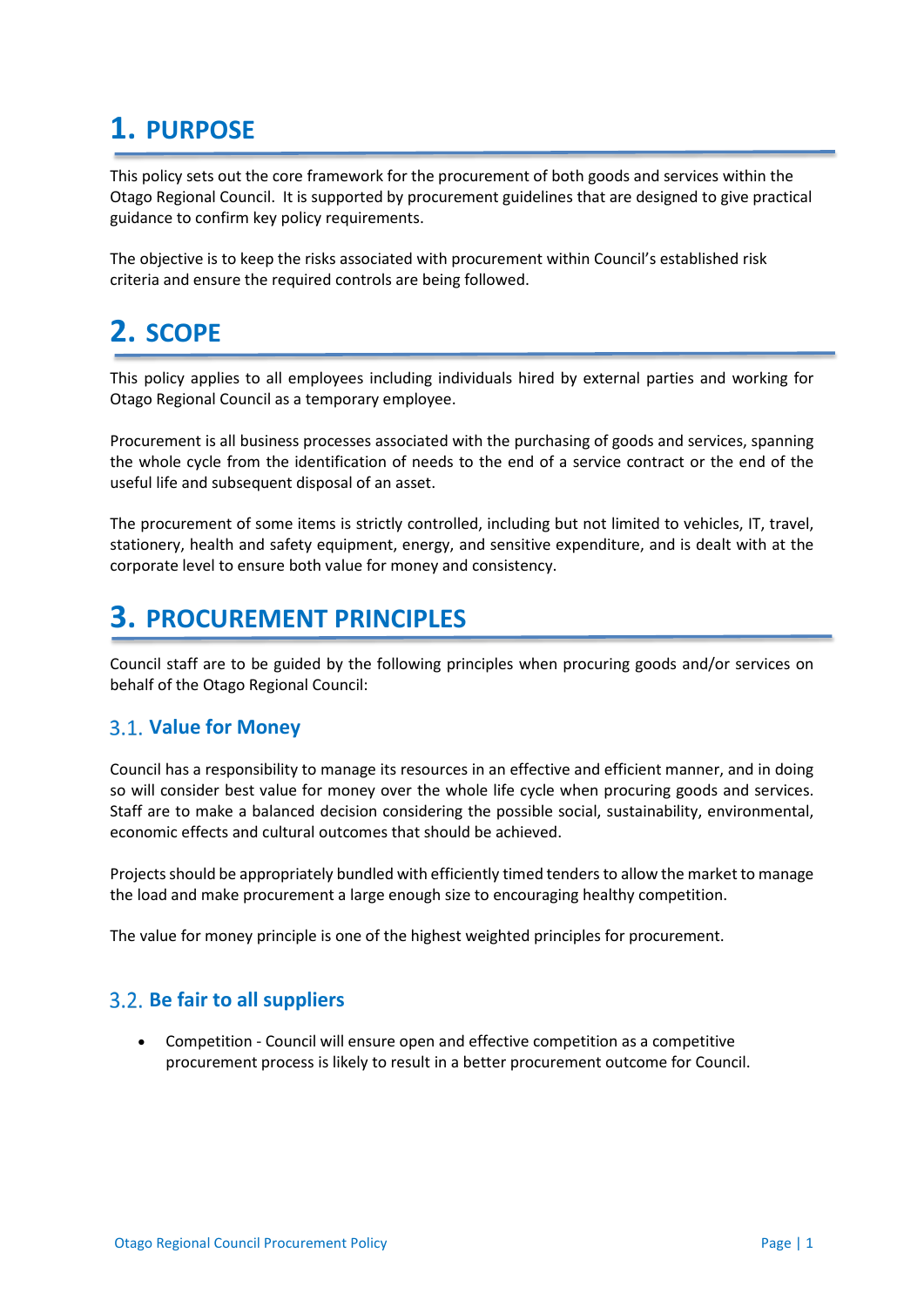- Fair Opportunities Council procurement needs to treat all suppliers equally. Council does not discriminate between local, national or international suppliers nor do we give preference to the current supplier of the service. See 3.4 for local supplier requirements.
- All tender procurement activity should be publicly notified so all potential suppliers have equal access. The procurement documentation that is provided to the market will contain information which makes it clear what we are looking for by way of response, and evaluations will be undertaken in a manner that avoids bias. Ensuring probity of action is everyone's responsibility when conducting procurement activities. Council will offer to debrief any supplier who has taking part in a tender.
- Transparency Follow procurement guidelines and be open to ensure spend and contract award information is available (subject to the Local Government Official Information and Meetings Act 1987) and documented, promotes a shared understanding of respective roles and obligations between Council and any external parties participating in procurement activities.
- Accountability Be accountable for performance and be able to give complete accurate accounts of public funds, including funds passed on to others for a particular purposes.
- Ethical consideration Behave ethically including; declaring any perceived conflicts of interest, comply with international standards of human rights and relevant labour laws in supply chains, and any other relevant internal policies.

### <span id="page-3-0"></span>**Plan and manage procurement**

Procurement planning and management is the responsibility of the department who is acquiring the goods or services. As a minimum the following questions should be asked;

- Identify what you need, including what broader outcomes should be achieved, and then plan how to get it.
- Involve suppliers early let them know what you want and keep talking.
- Take the time to understand the market and your effect on it. Be open to new ideas and solutions.
- Choose the right procurement process proportional to the size, complexity, cost and any risks involved. The entire procurement should be assessed and bundle together to provide the best procurement outcome.
- Manage the procurement that has been decided including service and cost.

### <span id="page-3-1"></span>**Local Suppliers**

Council promotes the use of local suppliers in the Otago region. Council will endeavour to ensure that at least one local supplier is approached for all quotes and tenders. If there is no local supplier available this needs to be documented in the procurement plan.

### <span id="page-3-2"></span>**Value te ao Māori**

The Council will support a resilient and regenerative Māori economy by supporting economic opportunities for Māori business and iwi organisations.

To enable this, all procurement will consider:

• Our legislative obligations derived from the Treaty of Waitangi and our relationships with mana whenua.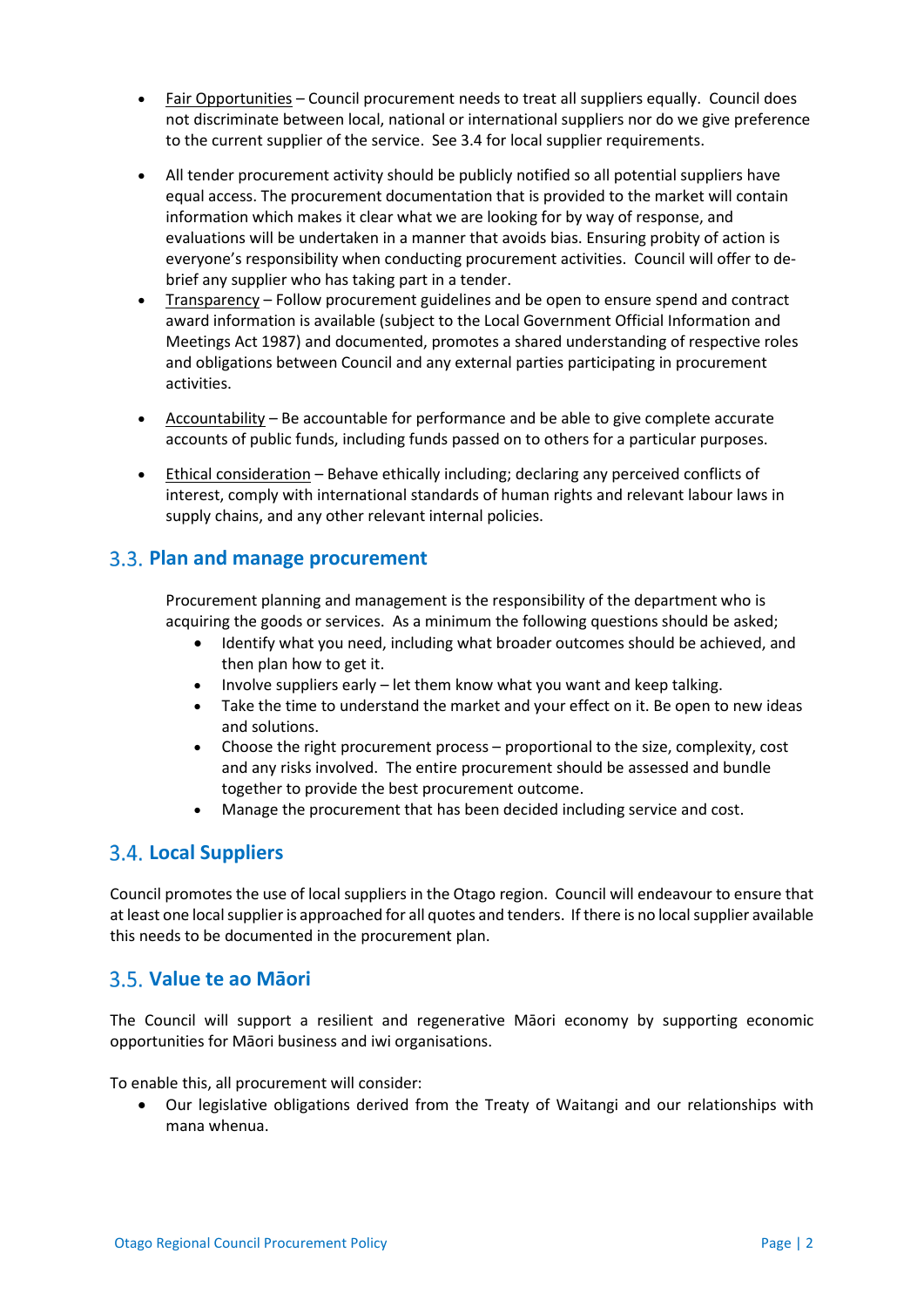- Working with suppliers to create quality employment opportunities through our contracts for Māori.
- Making our size and scale work for and with Māori.

Council must consider including an assessment of Māori suppliers for all procurement over \$100,000 to ensure that our mana whenua partner companies are considered.

### <span id="page-4-0"></span>**Legislative compliance**

Council will comply with all relevant legislation, policies and procedures when engaging in the procurement process.

Council shall ensure it meets its legislative requirements under the Health and Safety at Work Act 2015, and ensure that Council employees, contractors, members of the public and customers are not put at risk as far as reasonably practicable.

### <span id="page-4-1"></span>**4. MEANS OF PROCUREMENT**

An electronic purchase order must be made for all procurement before goods and/or services are requested. The purchase order must include all items of the procurement. The only exception to this is in the case of an emergency as defined within this policy section 8.

The following is required to be performed for all procurement transactions with the level of requirements based on the financial amount of the procurement items.

Procurement less than \$5,000

- Procurement less than \$5,000 can occur with any creditors included in the IPOS procurement system.
- It is recommended that a procurement plan is made (appropriate to the size of the procurement) to document how the principles of the procurement policy have been met.

Procurement between \$5,001 and \$25,000

- Procurement between \$5,001 and \$25,000 requires a procurement plan to be completed and either of the following:
	- $\circ$  3 written quotes including at least one local supplier where possible, (exceptions are to be documented in the procurement plan). A written quote is a written offer (either in manual paper or email) which outlines;
		- Services to be performed or goods to be supplied
		- A fixed price or fixed charge out rate
		- **EXECONFIRM** Confirms the supplier can deliver the goods or provide the services

OR

 $\circ$  The purchase is made under a contract for either preferred services or a specific procurement contract that has been set up by the department who is ordering the goods/services. Contract establishment requirements are detailed in clause 5.

#### Procurement between \$25,001 and \$100,000

- Procurement between \$25,0001 and \$100,000 requires:
	- **a** procurement plan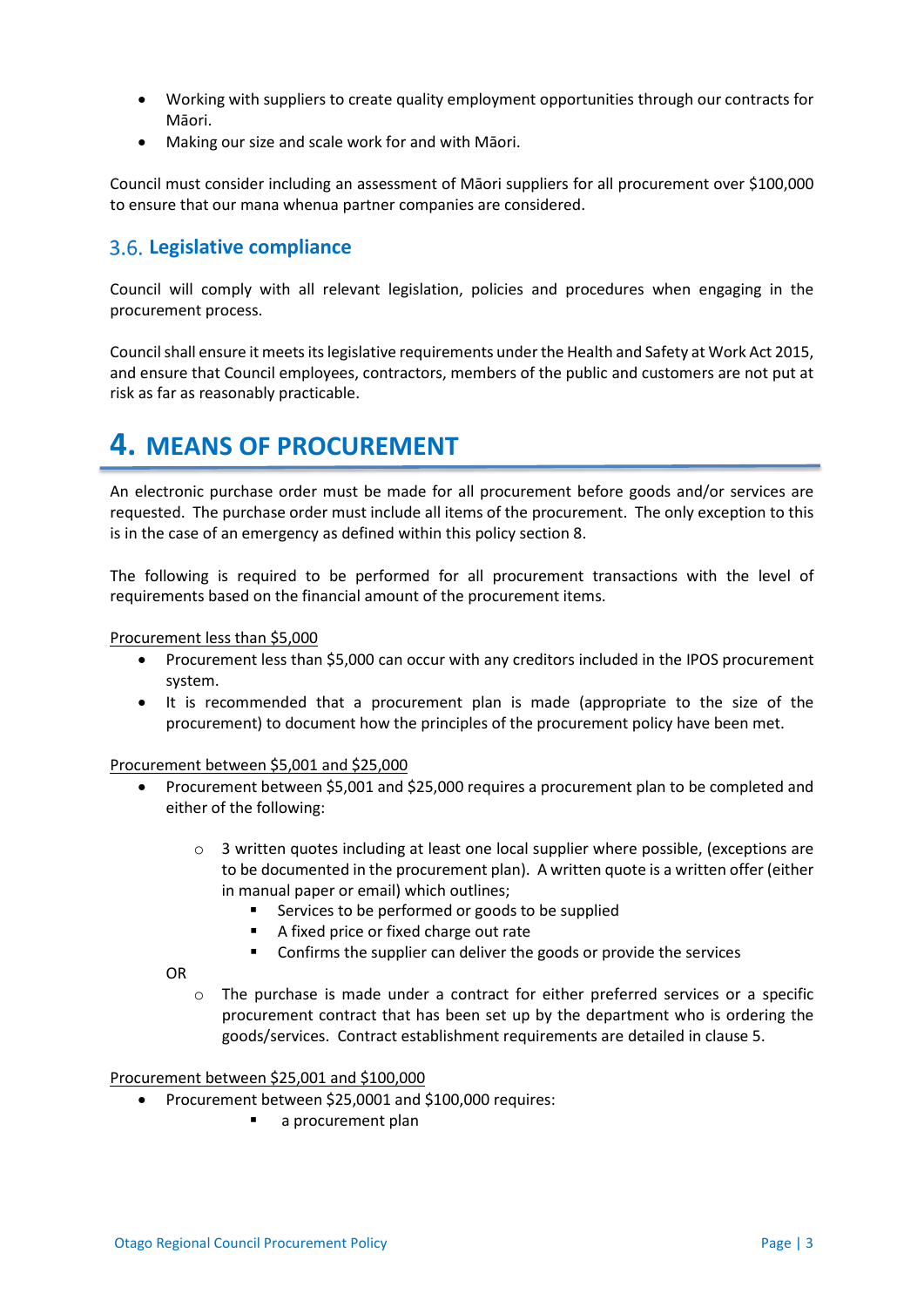- 3 written quotes including at least one local supplier (where possible) are to be obtained
- **If Council signs up to an existing AOG contract or uses an existing AOG contract** then 3 written quotes are not required and
- a contract to be established.

#### Procurement greater than \$100,000

• Procurement greater than \$100,000 requires a procurement plan to be completed and a tender process and contract established (unless an exception under section 7 applies which must be documented in the procurement plan).

All supporting documentation (including procurement plans, quotes and tender documents) must be recorded in the procurement system.

### <span id="page-5-0"></span>**5. CONTRACT ESTABLISHMENT REQUIREMENTS**

To establish a contract the principles of the procurement policy must be met as well as the following value for money considerations:

Contract procurement for a total contract value less than \$100,000

- A procurement plan
- 3 written quotes including at least one local supplier (where possible) are to be obtained (unless an exception under section 7 applies and is documented in the procurement plan).
- Council signs up to an existing AOG contract or uses an existing AOG contract then 3 written quotes are not required .

Contract procurement for a total contract value great than \$100,000

• A tender is required (unless an exception under section 7 applies and it is documented in the procurement plan).

Authority to sign off contracts' rests with the relevant staff who have a level of delegation consistent with the total expenditure of the contract. If a contract modification, extension or amendment is required this must be treated as being part of the original contract and can only be approved by the staff member of same or higher delegation level of that which approved the original contract, regardless of the size or value of the modification, extension or amendment.

Every Contract must include the position and title of the Otago Regional Council staff member accountable for the management of the contract. This person will be known as the "Contract Manager" and will be responsible for ensuring:

- All relevant documentation is complete and executed properly.
- All documentation is filed appropriately, and a copy of the contract is forwarded to the Finance department or department procurement officer and entered into iPos.
- Otago Regional Council's rights and obligations under the Contract are met.

Once in place, individual invoices under that contract may be authorised by staff with the level of delegation appropriate to each invoice.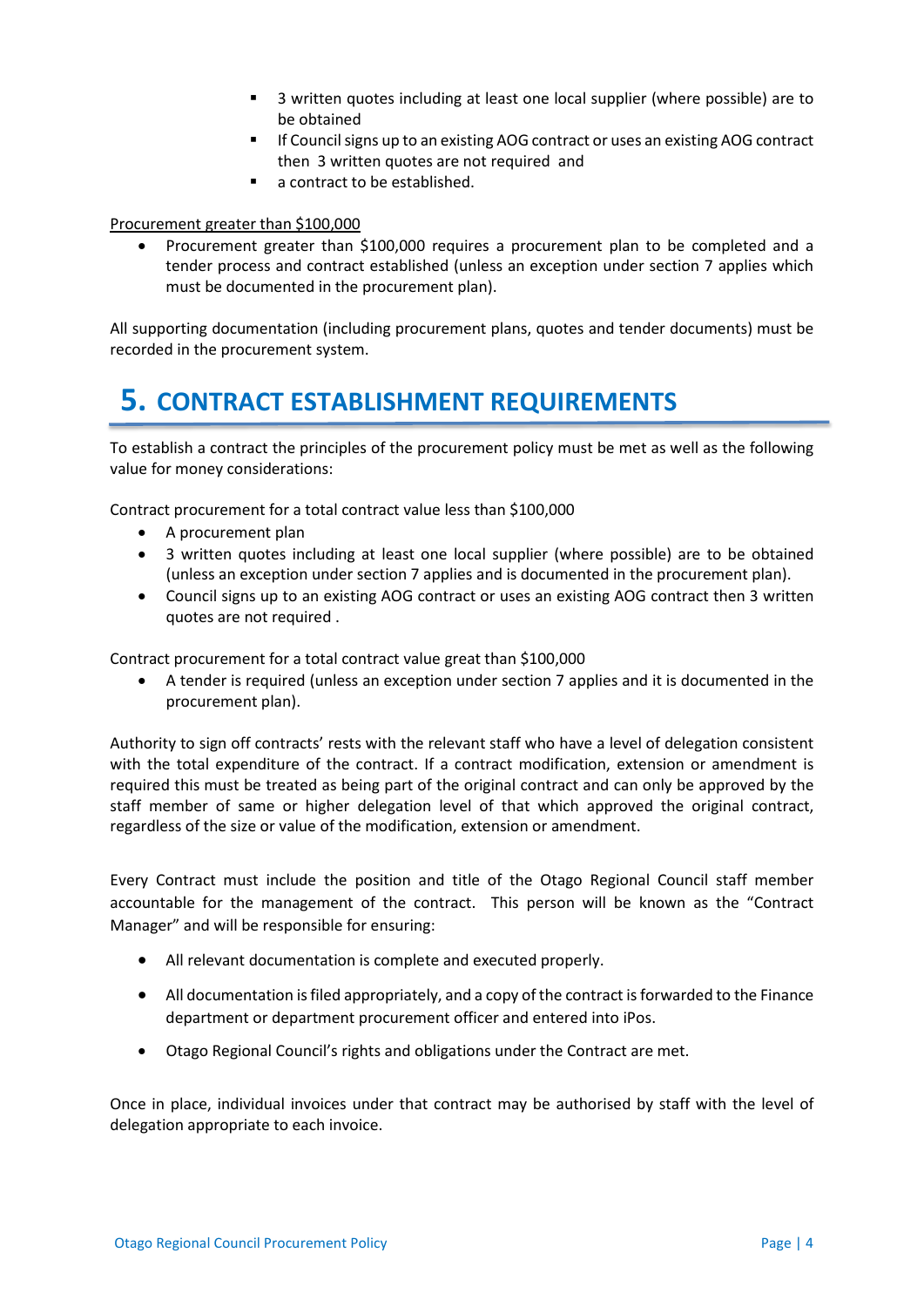### <span id="page-6-0"></span>**Documentation of contract establishment**

The document management system must be used to hold all related correspondence, and a copy of the signed original contract. References to these documents must be included in the procurement plan and documented in the contracts module of the procurement system so that expenditure transactions can be recorded against the contract.

All Council contracts must:

- Be in writing.
- Include the position title of the Council staff member/s accountable for the management of the Contract.
- Contain contract terms, conditions, scope and deliverables, KPI reporting (if applicable) and relationship management that are clear and understood by all parties.
- Take all reasonable steps to ensure that Council is not exposed to unacceptable risk.
- Ensure all contracts fully comply with Council's Health and Safety Policy.

### <span id="page-6-1"></span>**6. CONTRACT MANAGEMENT**

Contract Management enables Councils and their suppliers to meet their contractual obligations at an agreed cost and quality by monitoring the contract throughout its lifecycle. Circumstances may change over the life of a contract, so contract management also involves managing changes and variations in terms of scope, terms and prices. It also enables appropriate contract forward planning to ensure that the Council achieves its objectives and that procurement takes place in a structured way in compliance with the law and the Council's rules.

Council will maintain a central database of all approved contracts in the IPOS electronic procurement systems. It is the responsibility of the Contract Manager to ensure that all documentation is provided to Finance for this purpose.

The Contract Manager (as defined in clause 5) is responsible for:

- The ongoing management of the contract including monitoring, auditing and reviewing contract delivery against the agreed contract deliverables and performance expectations.
- Perform a continued risk assessment of the contract risk including operational and finance risk.
- The Contract Manager must review live contracts on their anniversary and is responsible for managing the renewal and/or expiry and exit of the contract.

# <span id="page-6-2"></span>**7. EXCEPTION FOR SOLE SUPPLIER**

An exception to the procurement quote and tender requirements may be allowed where there is a single supplier or where an exemption from open advertising applies (refer Ministry of Business and Innovation (MBIE) rules on procurement). A business case must be prepared outlining the reasons why it is appropriate to depart from the procurement policy. The business case requires General Manager approval.

A business case must consider the following: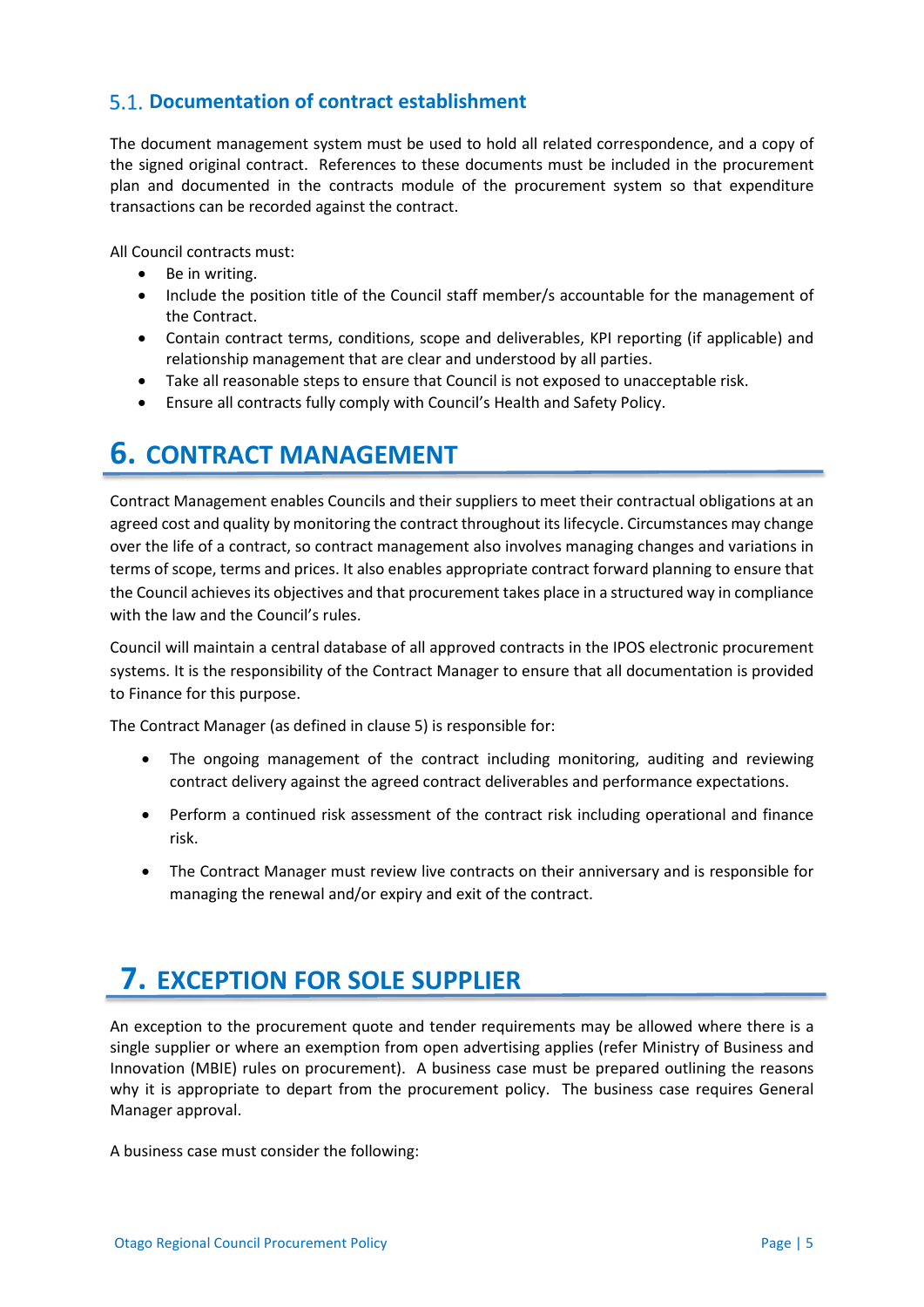- 1. Background (including explaining how there is only one supplier)
- 2. Existing situation risk considerations
- 3. Proposed situation
- 4. Benefits/negatives
- 5. Budget
- 6. Any training or transition implications
- 7. Recommendation

# <span id="page-7-0"></span>**8. EMERGENCY PROCUREMENT**

An emergency procurement situation can arise from natural disasters such as flooding and earthquakes. Emergency procurement is not available to compensate for poor planning or to procure without a purchase order.

In an emergency, the following procedure is to be followed:

- 1. An emergency for procurement purposes must be classified by either the General Manager Corporate Services, CEO, Chairperson or Group Controller of Emergency Management Otago.
- 2. If available, the IPOS procurement system is to be used.
- 3. If it is not possible to use the IPOS system due to infrastructure failure (or by approval of the General Manager Corporate Services, CEO, Chairperson or Group Controller of Emergency Management Otago), the manual purchase order books are to be used for all approved expenditure. A manual purchase order must state the following:
	- a) The supplier
	- b) An estimate of cost or the actual cost
	- c) The level of service approved (for example 50 hours of helicopter services)
	- d) Who approved the expenditure (note this must be within emergency delegation levels). This person must sign the purchase order.
- 4. When practicable all manual purchase order books must be returned to Finance and all manual purchase orders must be entered into the IPOS system.

Expenditure will not be paid without a valid purchase order from the IPOS system, or a record of the transaction in a manual purchase order book.

In the event of an oil spill emergency or Harbourmaster event, all purchases must be made through the IPOS system, and if required, finance may be used to raise requisition orders on behalf of active field staff.

### <span id="page-7-1"></span>**9. DELEGATION AUTHORITY**

By resolution of Council, the Chief Executive has the power to authorise delegation for expenditure to employees of Council.

When approving a procurement transaction, it is the responsibility of the approver to review the procurement:

- 1. Meets the principles and requirements of the procurement policy will all procurement plans, quotes and tender documents (if applicable) attached in IPOS.
- 2. Procurement expenditure is in line with budget for the job code area.
- 3. Procurement is in a budget area of Council the approver is responsible for.